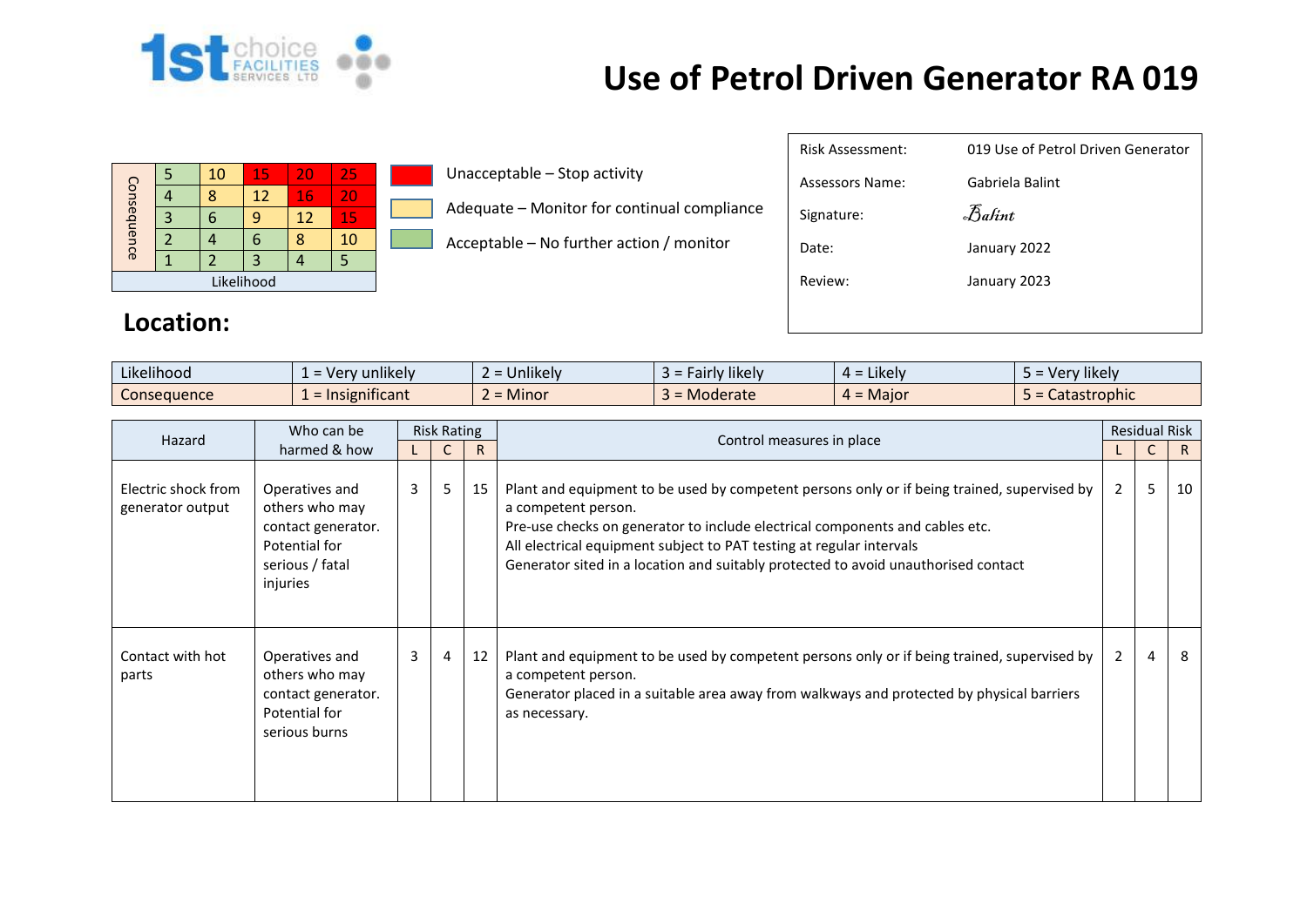

## **Use of Petrol Driven Generator RA 019**

| Hazard                     | Who can be                                                                                                                                       | <b>Risk Rating</b> |              |              | Control measures in place                                                                                                                                                                                                                                                                                                                                                                                                                              |              | <b>Residual Risk</b> |                |
|----------------------------|--------------------------------------------------------------------------------------------------------------------------------------------------|--------------------|--------------|--------------|--------------------------------------------------------------------------------------------------------------------------------------------------------------------------------------------------------------------------------------------------------------------------------------------------------------------------------------------------------------------------------------------------------------------------------------------------------|--------------|----------------------|----------------|
| harmed & how               |                                                                                                                                                  |                    | $\mathsf{C}$ | $\mathsf{R}$ |                                                                                                                                                                                                                                                                                                                                                                                                                                                        |              | $\mathsf{C}$         | $\mathsf{R}$   |
| Contact with fumes<br>/ CO | Operatives and<br>others who are in<br>the vicinity of the<br>generator.<br>Potential for<br>serious / fatal<br>injuries through<br>asphyxiation | 3                  | 5            | 15           | Generator only to be used in external / well ventilated area. Generator turned off and<br>isolated when not in use. Consideration given to others who may be affected by fumes,<br>review the area including open windows etc. If doubt exists, contact line manager for further<br>advice.                                                                                                                                                            | $\mathbf{1}$ | 5                    | 5              |
| Slip / trip fall           | Operatives and<br>others who are in<br>the vicinity of the<br>generator.<br>Potential for major<br>injuries through STF<br>hazards               | 3                  | 4            | 12           | Plant and equipment to be used by competent persons only or if being trained, supervised by<br>a competent person.<br>Cable management required with cables covered or hung out of way.<br>Spillages of fuel cleared in line with COSHH requirements, use of signage                                                                                                                                                                                   | $\mathbf{1}$ | $\overline{4}$       | $\overline{4}$ |
| Manual handling            | Operatives<br>undertaking<br>manual handling<br>tasks at risk of<br>musculoskeletal<br>injuries.                                                 | 3                  | 4            | 12           | All persons are trained in manual handling and follow training and instruction given including<br>use of Task, individual, load and environment (TILE) methodology.<br>Personnel are instructed to use mechanical assistance wherever practically possible.<br>Where larger or uncommon loads are involved, a specific manual handling assessment will<br>be required.<br>Additional controls in place for movement of generator in / out of vehicles. | 2            | 4                    | 8              |